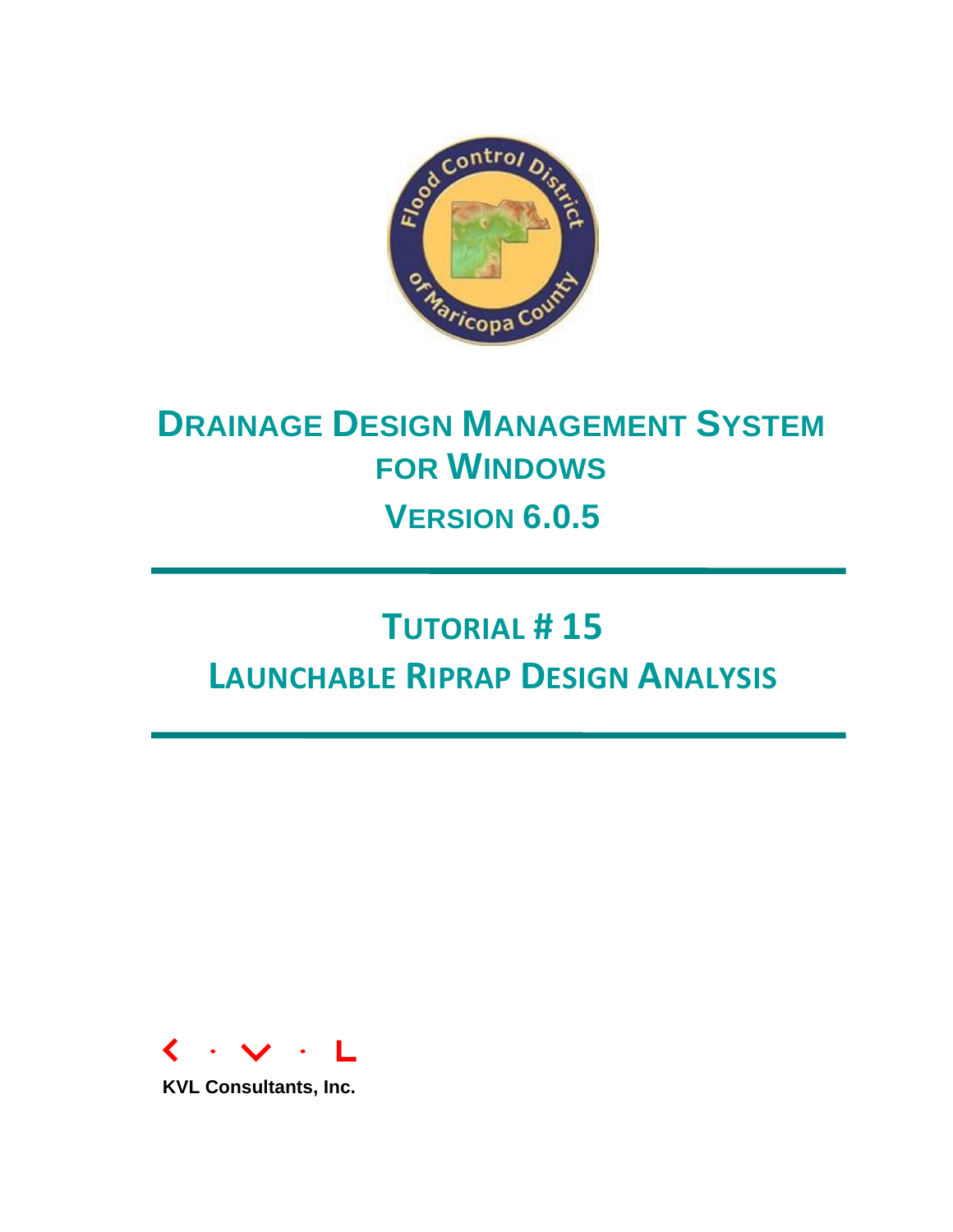### **LAUNCHABLE RIPRAP DESIGN ANALYSIS**

# **TABLE OF CONTENTS**

### **NO. SECTION PAGE**

| 1.0 |     | <b>INTRODUCTION</b>                                    | 1              |
|-----|-----|--------------------------------------------------------|----------------|
|     |     | 2.0 PROCEDURE                                          | 1              |
|     | 2.1 | STEP 1 - DETERMINE THE SCOUR DEPTH                     | 1              |
|     |     | 2.2 STEP 2 - DETERMINE THE RIPRAP SIZE                 | 1              |
|     |     | 2.3 STEP 3 - DETERMINE THE THICKNESS OF RIPRAP         | 1              |
|     |     | 2.4 STEP 4 - DETERMINE THE TOE-PROTECTION THICKNESS    | 1              |
|     |     | 2.5 STEP 5 - DETERMINE THE VERTICAL LAUNCH DISTANCE    | 1              |
|     |     | 2.6 STEP 6 - DETERMINE THE VOLUME INCREASE COEFFICIENT | $\overline{2}$ |
|     | 2.7 | STEP 7 - DETERMINE THE TOE-LENGTH                      | 3              |
|     |     | 2.8 STEP 8 - SUMMARIZE THE FINAL DESIGN PARAMETERS     | 3              |
| 3.0 |     | <b>EXAMPLE PROBLEM</b>                                 | 3              |
|     |     | 3.1 PROBLEM STATEMENT AND DATA                         | 3              |
|     |     | 3.2 ANALYSIS RESULTS                                   | $\overline{4}$ |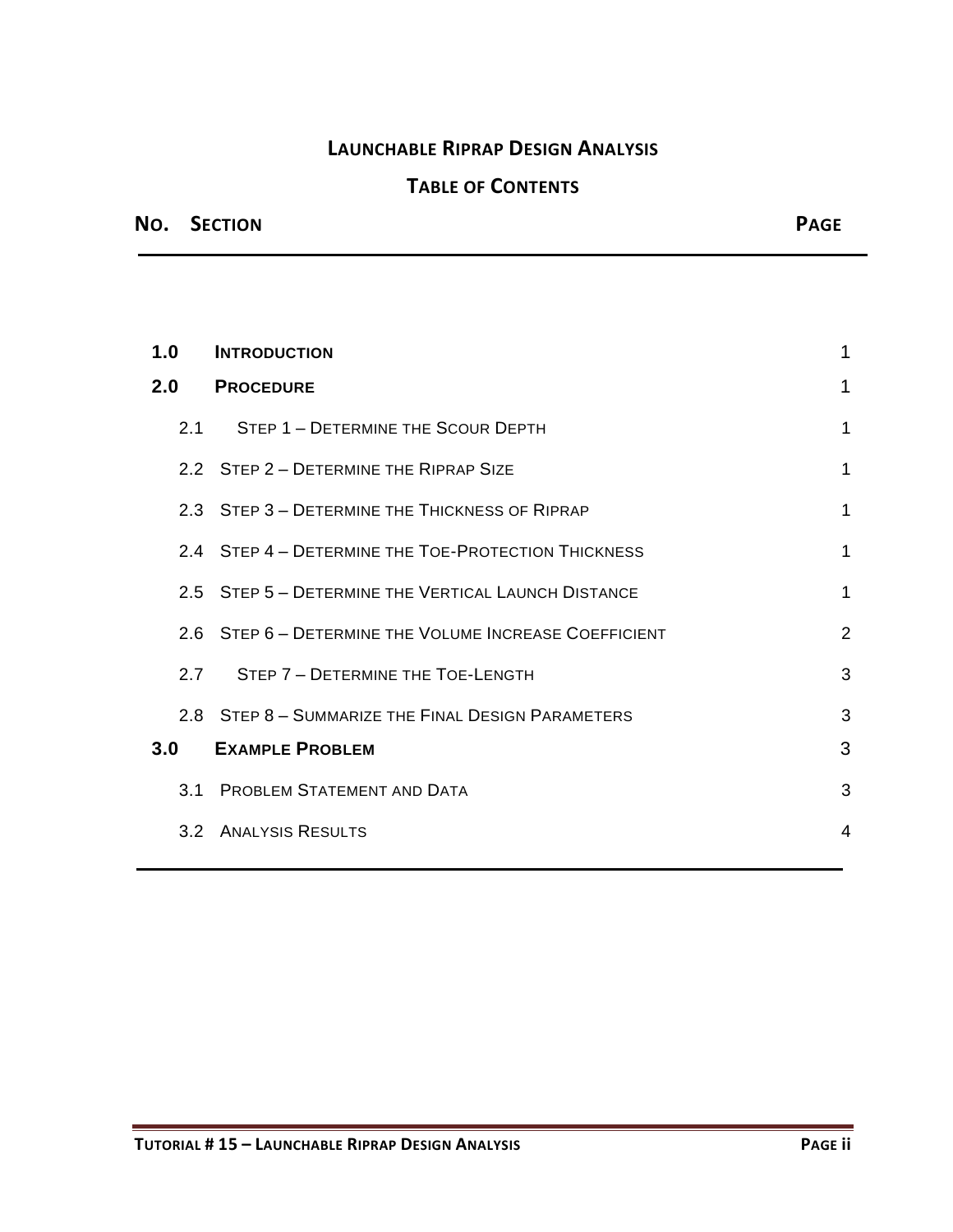## **LAUNCHABLE RIPRAP DESIGN ANALYSIS**

## **DATE UPDATED: APRIL 20, 2022 TUTORIAL TIME: 15 MINUTES**

#### <span id="page-2-0"></span>**1.0 INTRODUCTION**

Instead of extending the riprap protection to the maximum scour depth below the thalweg in the river, one can use the toe-protection approach (also called "launchable riprap"). This is done by placing the riprap materials at the toe of the channel bank, which will launch as the scour takes place. The following is the suggested procedure for toe protection design, which has been implemented in the existing version of DDMSW.

#### <span id="page-2-2"></span><span id="page-2-1"></span>**2.0 PROCEDURE**

#### **2.1 STEP 1 – DETERMINE THE SCOUR DEPTH**

Compute the total scour depth  $(Z_T)$  for bank erosion protection for the design flow rate (the software will allow users to input the total scour depth  $(Z_T)$  in a text box or transfer the total scour depth result from the Total Scour analysis).

#### <span id="page-2-3"></span>**2.2 STEP 2 – DETERMINE THE RIPRAP SIZE**

Compute the riprap median size  $D_{50}$  for bank erosion protection for the design flow rate (the software will allow users to input the  $D_{50}$  value in a text box or transfer the result from Riprap Sizing analysis).

#### <span id="page-2-4"></span>**2.3 STEP 3 – DETERMINE THE THICKNESS OF RIPRAP**

Compute the riprap layer thickness,  $T = 1.5D_{50}$ .

#### <span id="page-2-5"></span>**2.4 STEP 4 – DETERMINE THE TOE-PROTECTION THICKNESS**

Compute the toe protection thickness, H, which should fall between 2T and 3T.

 $2T < H \leq 3T$  (1)

(DDMSW will calculate a value of  $H = 3T$  (default), but allow users to choose a value between 2T and 3T).

#### <span id="page-2-6"></span>**2.5 STEP 5 – DETERMINE THE VERTICAL LAUNCH DISTANCE**

Compute the vertical launch distance  $(H<sub>V</sub>)$ , which is defined as the vertical distance between the bottom of the toe protection and total scour depth below the thalweg (see Figure 20). The software will let users input the vertical launch distance in a text box or compute it if the users supply channel thalweg elevation and top of toe protection elevation. If the users supply channel the thalweg elevation (EL<sub>TG</sub>) and the top of toe protection elevation (EL<sub>TOP</sub>), then H<sub>V</sub> = (EL<sub>TOP</sub>-H) – (EL<sub>TG</sub>-Z<sub>T</sub>) = EL<sub>TOP</sub> – H – EL<sub>TG</sub> + Z<sub>T</sub> where Z<sub>T</sub> is the total scour depth.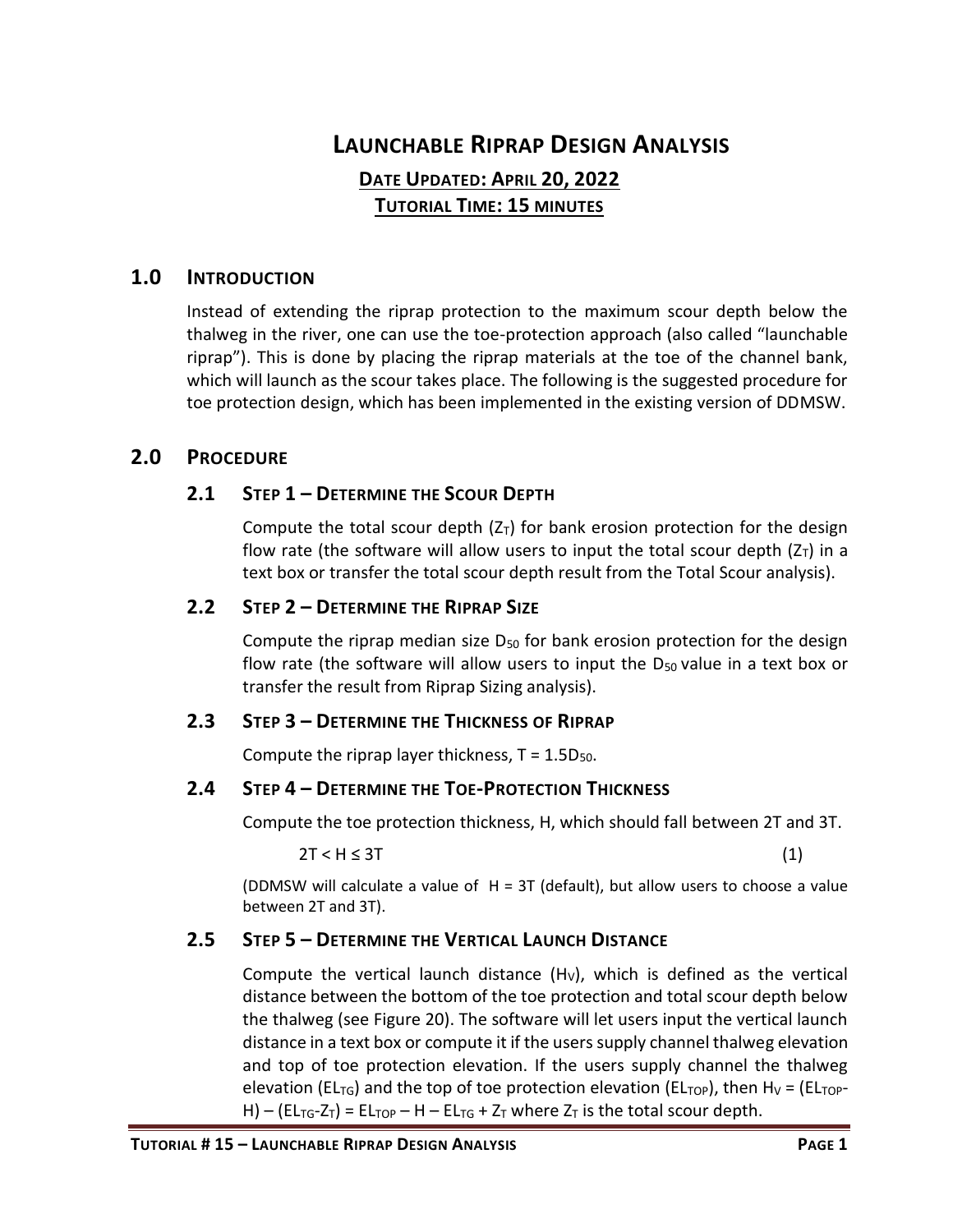#### <span id="page-3-0"></span>**2.6 STEP 6 – DETERMINE THE VOLUME INCREASE COEFFICIENT**

The software will allow users to input a volume increase coefficient  $(C_{V1})$  in percent in a text box or choose if it is a dry placement or underwater placement of riprap. If the users chooses the placement method, the software will internally compute the volume increase coefficient  $(C_{V1})$  in percent based on TABLE 1 below (note the coefficient is also a function of the computed  $H_V$  value). The table is adapted from US Army Corps Engineering Manual 1110-2-1601 (1994): Hydraulics Design of Flood Control Channels.



**Channel Bank Toe-Protection ("Launchable Riprap")**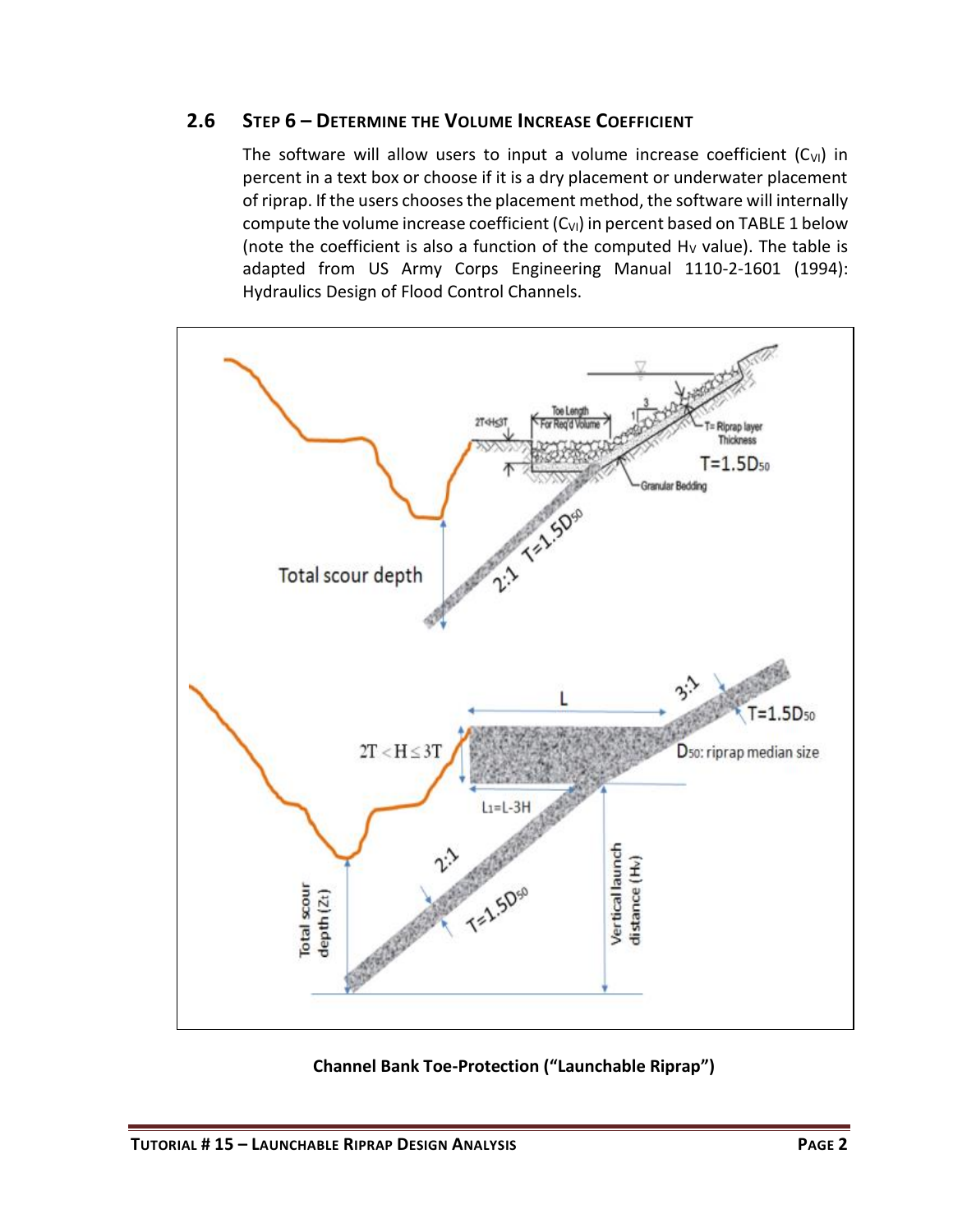| <b>TABLE 1-Volume Increase Coefficient</b> |                                                           |                             |  |  |  |
|--------------------------------------------|-----------------------------------------------------------|-----------------------------|--|--|--|
| <b>Vertical Launch Distance</b>            | Volume Increase Coefficient in Percent (C <sub>VI</sub> ) |                             |  |  |  |
| (H <sub>V</sub> )                          | Dry Placement                                             | <b>Underwater Placement</b> |  |  |  |
| $\epsilon$ = 15.0 ft                       | 25                                                        | 50                          |  |  |  |
| $>15$ ft                                   |                                                           | 75                          |  |  |  |

#### <span id="page-4-0"></span>**2.7 STEP 7 – DETERMINE THE TOE-LENGTH**

Compute the required toe length L by

$$
L = 1.5H + \left(1 + \frac{C_{VI}}{100}\right) * T * \sqrt{5} * \frac{H_V}{H}
$$
 (2)

The derivation of above equation is as follows: The derivation is based on area instead of volume if we use 1 foot linear length of the channel along the flow direction. The required area can be computed as,

$$
\left(1+\frac{c_{VI}}{100}\right)*T*V5*H_V
$$
\n(3)

Therefore,

$$
H^* (L-3H) + \frac{1}{2}H * 3H = \left(1 + \frac{C_{VI}}{100}\right) * T * \sqrt{5} * H_V
$$
 (4)

Solving the above equation yields the equation for L in equation (2).

#### <span id="page-4-1"></span>**2.8 STEP 8 – SUMMARIZE THE FINAL DESIGN PARAMETERS**

Now that the final design parameters for the toe-protection are found, summarize the design results.

#### <span id="page-4-3"></span><span id="page-4-2"></span>**3.0 EXAMPLE PROBLEM**

#### **3.1 PROBLEM STATEMENT AND DATA**

Instead of using a traditional toe-down protection for the armored channel bank for a certain segment of the Salt River in Phoenix, Arizona, a "launchable riprap" toe-protection design is being considered for cost comparison. The launchable riprap will comprise of similar riprap materials and volume. Relevant data are provided as follows: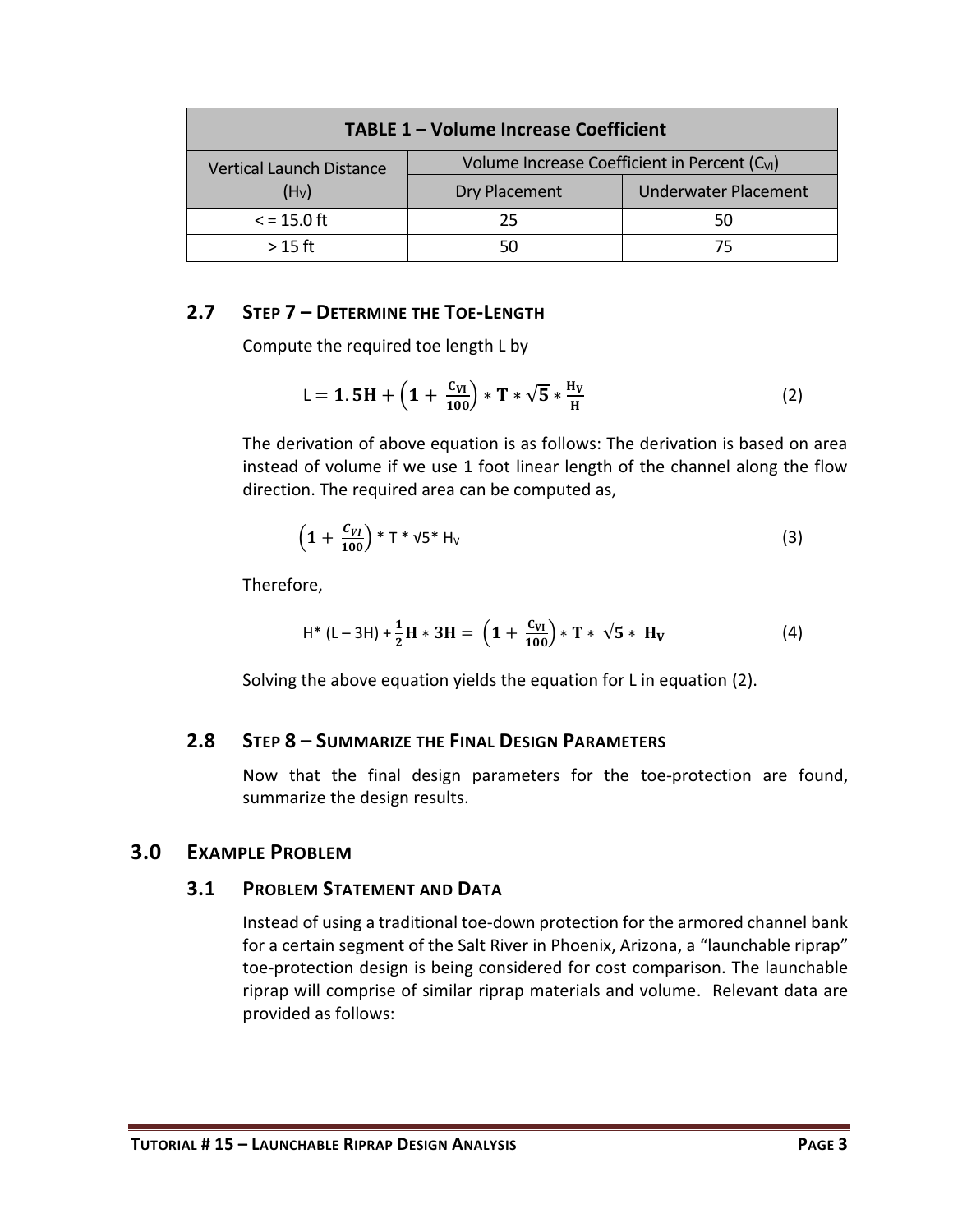- (a) Evaluated Total Scour Depth, ZT (ft) = 20.59 ft
- (b) Riprap Size, D50 (ft) = 2.24 ft
- (c) Top of Toe Protection Elevation (ft) = 100.0 ft
- (d) Channel Thalweg Elevation (ft) = 95.0 ft

Important design requirements and specifications are provided below:

- (a) Layer Thickness, T, is 1.5 D50
- (b) Toe-Protection thickness, H, is 3T
- (c) Dry placement

#### <span id="page-5-0"></span> **3.2 ANALYSIS RESULTS**

Now that the final design parameters for the toe-protection are found, summarize the design results.

- (a) Launch the DDMSW program
- (b) Create a new project (**File**➔ **New Project**) to open the New Project Options dialog box.
- (c) On the New project Options dialog box, select **River Mechanics** check box, and hit OK.
- (d) On the Select Project form, enter the following:
	- Reference: T15\_LAUNCHABLERR *(Required)*
	- Title: Tutorial #15 Launchable Riprap Analysis *(Optional)*
	- Location: Phoenix, Arizona *(Optional)*
	- Agency: Flood Control District of Maricopa County (Optional)
	- Comment Box: This project is developed to demonstrate the capability of DDMSW to perform launchable riprap design analysis. *(Optional)*
	- Modification Date: Date Today *(Optional)*
	- Project Defaults: *Accept the default settings*
- (e) The completed form should look similar to the one provided below: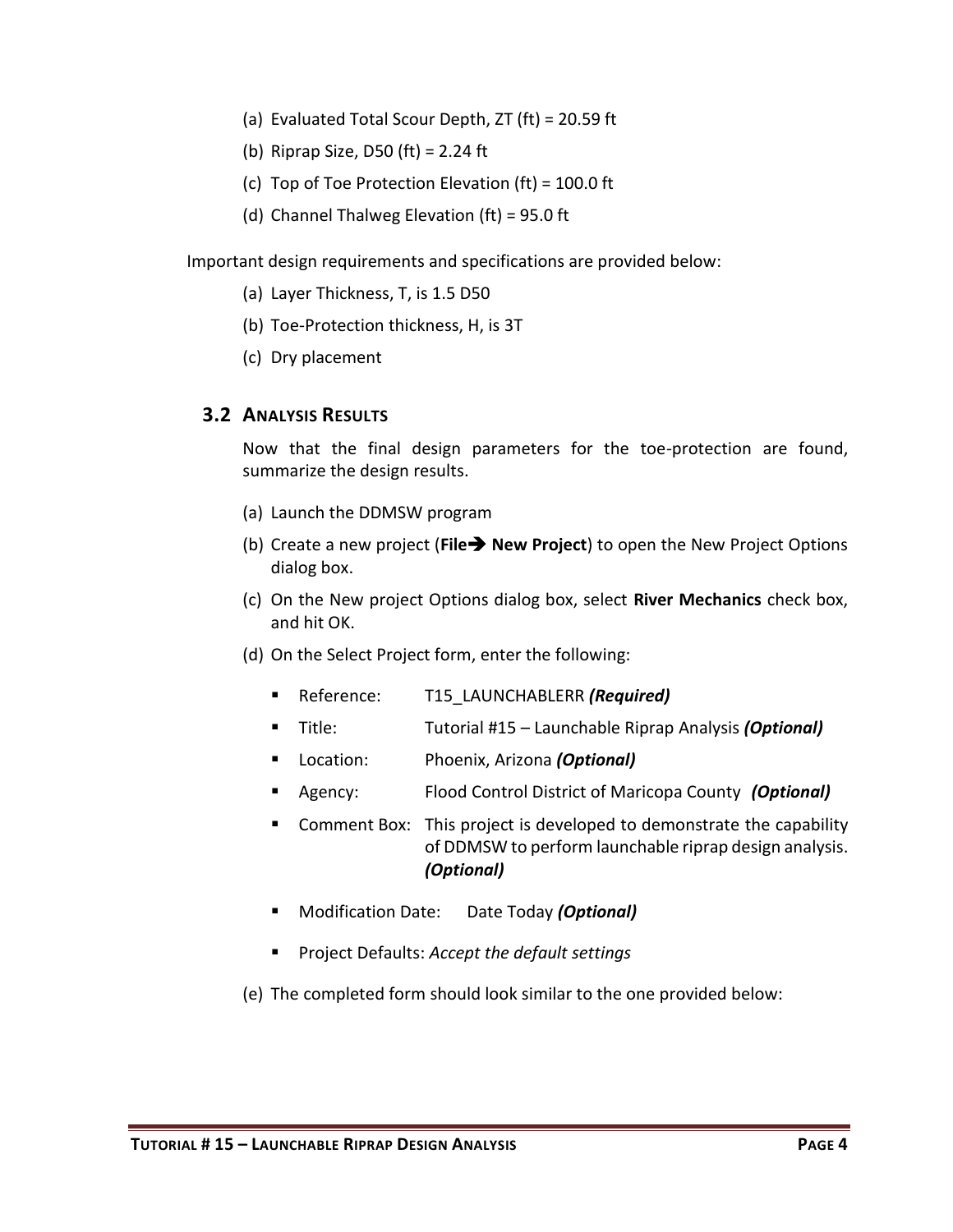| <b>Select Project</b>    |                                                    |     |                                                                     |                         |                        |                        |    |
|--------------------------|----------------------------------------------------|-----|---------------------------------------------------------------------|-------------------------|------------------------|------------------------|----|
|                          | List                                               |     | Details                                                             |                         |                        | Default Table Versions |    |
| <b>Project Reference</b> |                                                    |     |                                                                     | <b>Project Defaults</b> |                        |                        |    |
| Project ID               | 00118                                              |     | Reference T15_LAUNCHABLERR                                          |                         |                        |                        |    |
|                          | Title   Tutorial #15 - Launchable Riprap Analysis  |     |                                                                     |                         | <b>Soils</b>           | <b>FCDMC</b>           |    |
|                          | Location   Phoenix, Arizona                        |     |                                                                     |                         | Land Use   FCDMC       |                        |    |
|                          | Agency   Flood Control District of Maricopa County |     |                                                                     |                         |                        |                        |    |
|                          | Hydrology and Hydraulics Only                      |     |                                                                     |                         |                        |                        |    |
|                          | River Mechanics Only                               |     |                                                                     |                         |                        |                        |    |
|                          |                                                    |     |                                                                     |                         |                        |                        |    |
|                          |                                                    |     |                                                                     |                         |                        |                        |    |
|                          |                                                    |     |                                                                     |                         |                        |                        |    |
|                          |                                                    |     |                                                                     |                         |                        |                        |    |
|                          |                                                    |     |                                                                     |                         |                        |                        |    |
|                          | perform launchable riprap design analysis.         |     | This project is developed to demonstrate the capability of DDMSW to | ۸                       |                        |                        |    |
|                          |                                                    |     |                                                                     |                         |                        |                        |    |
|                          |                                                    |     |                                                                     |                         |                        |                        |    |
|                          |                                                    |     |                                                                     |                         |                        |                        |    |
|                          |                                                    |     |                                                                     |                         |                        |                        |    |
|                          | Modification Date 03/30/2022                       | is. | <b>Update Project Defaults</b>                                      | <b>Olnfo</b>            | Print<br><b>Delete</b> | Add                    | OK |

- (f) Click *OK* when ready. Click *OK* to accept the default data settings on the land use and soils.
- (g) Open the Launchable Riprap form (**River mechanics** ➔ **Launchable Riprap**).
- (h) To start, create a data set to analyze, click the *Add* button.
- (i) On the Launchable Riprap form, enter the following data:

| Location ID:                |                                          | LRDATA |
|-----------------------------|------------------------------------------|--------|
|                             | Total Scour Depth, $Z_T$ (ft):           | 20.59  |
| $D_{50}$ (ft):              |                                          | 2.24   |
|                             | Elevations (checkbox):                   | check  |
|                             | Top of Toed Protection Elev, ELtop (ft): | 100    |
|                             | <b>Channel Thalweg Elev, ELtg (ft):</b>  | 95     |
| Placement:                  |                                          | Dry    |
| <b>Channel Bed Material</b> |                                          | Sand   |
|                             |                                          |        |

(j) The result of the analysis is provided below: